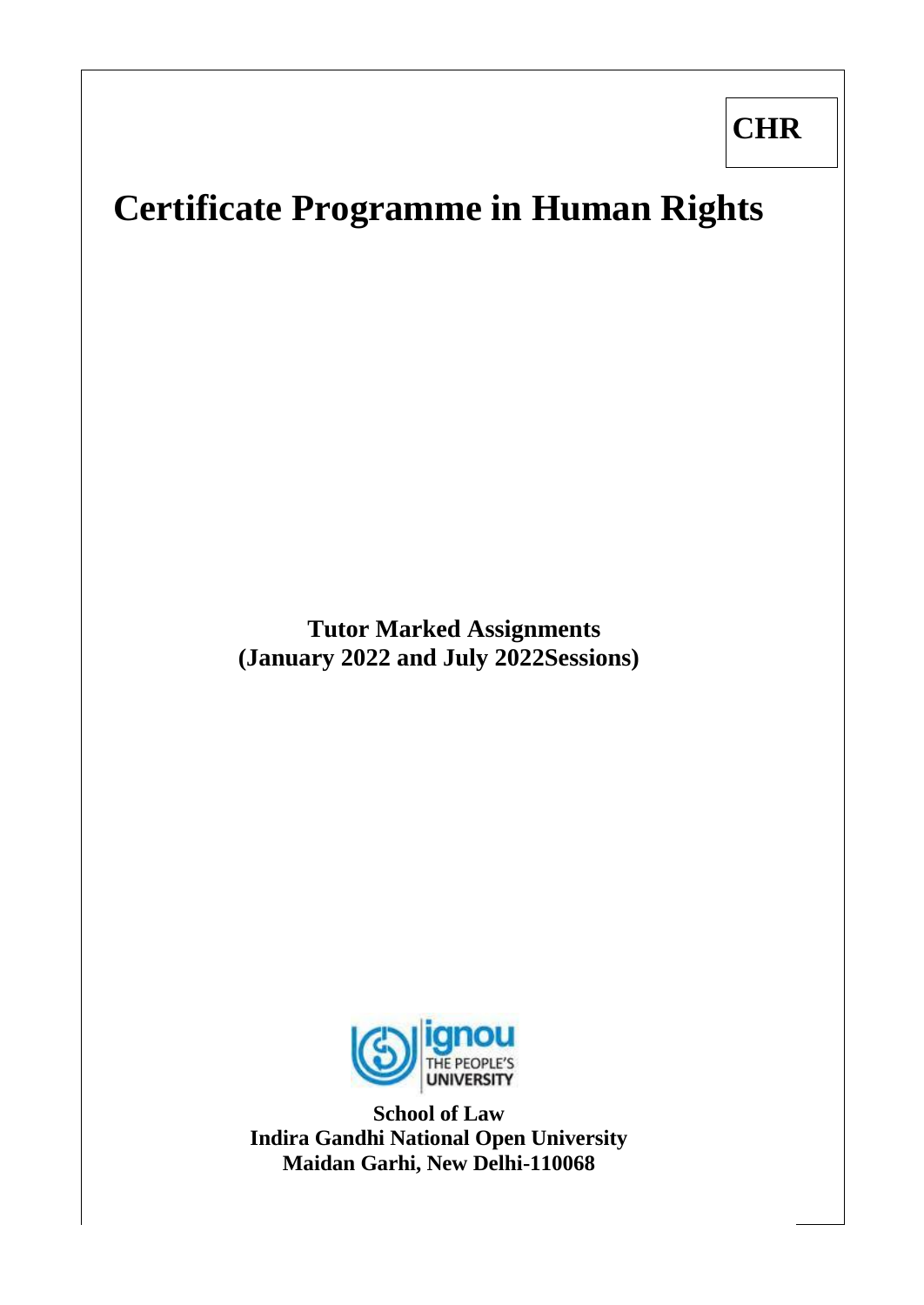# **CERTIFICATE PROGRAMME IN HUMAN RIGHTS (CHR)**

# Dear Student,

As per laid down guidelines of the University, you have to complete one assignment for each course opted by you.

Each assignment has questions to be answered in about 500 words, 250 words, and 100 words. - You will find that the questions in the assignments are analytical and descriptive so that you can better understand and comprehend the concepts.

It is important that you write the answers to all the questions in your own words. Your answers should be within the approximate range of the word-limit set for each question. Remember, writing answers to assignment questions will improve your writing skills and prepare you for the term-end examination..

#### **Submission**

You have to submit the assignments to the **Coordinator of your Study Centre.** You must obtain a receipt from the Study Centre for the assignment/s submitted and retain it with you. It is desirable to keep with you a photocopy of the assignment/s submitted by you.

Once evaluated, the Study Centre will return the assignments to you. Please insist on this. The Study Centre will send the marks to the SED at IGNOU, New Delhi.

You need to submit the assignments at your study centers as under:

For January,  $2022 - By 31<sup>st</sup> March, 2022$ 

For July, 2022 Session- By 30<sup>th</sup> September, 2022

## **Guidelines for Doing Assignments**

We expect you to answer each question as per instructions in the assignment. You will find it useful to keep the following points in mind :

- **1) Planning** : Read the assignment carefully, go through the Units on which they are based. Make some points regarding each question and then rearrange then in a logical order.
- **2) Organisation** : Be a little selective and analytical before drawing up a rough outline of your answer. Give adequate attention to question's introduction and conclusion.

Make sure that :

- a) The answer is logical and coherent.
- b) It has clear connections between sentences and paragraphs.
- c) The presentation is correct in your own expression and style.
- **3) Presentation** : Once you are satisfied with your answer, you can write down the final version for submission. **It is mandatory to write all assignments neatly in your own handwriting.** If you so desire, you may underline the points you wish to emphasize. Make sure that the answer is within the stipulated word limit.

Wishing you all the best.

Coordinator Human Rights Education IGNOU. New Delhi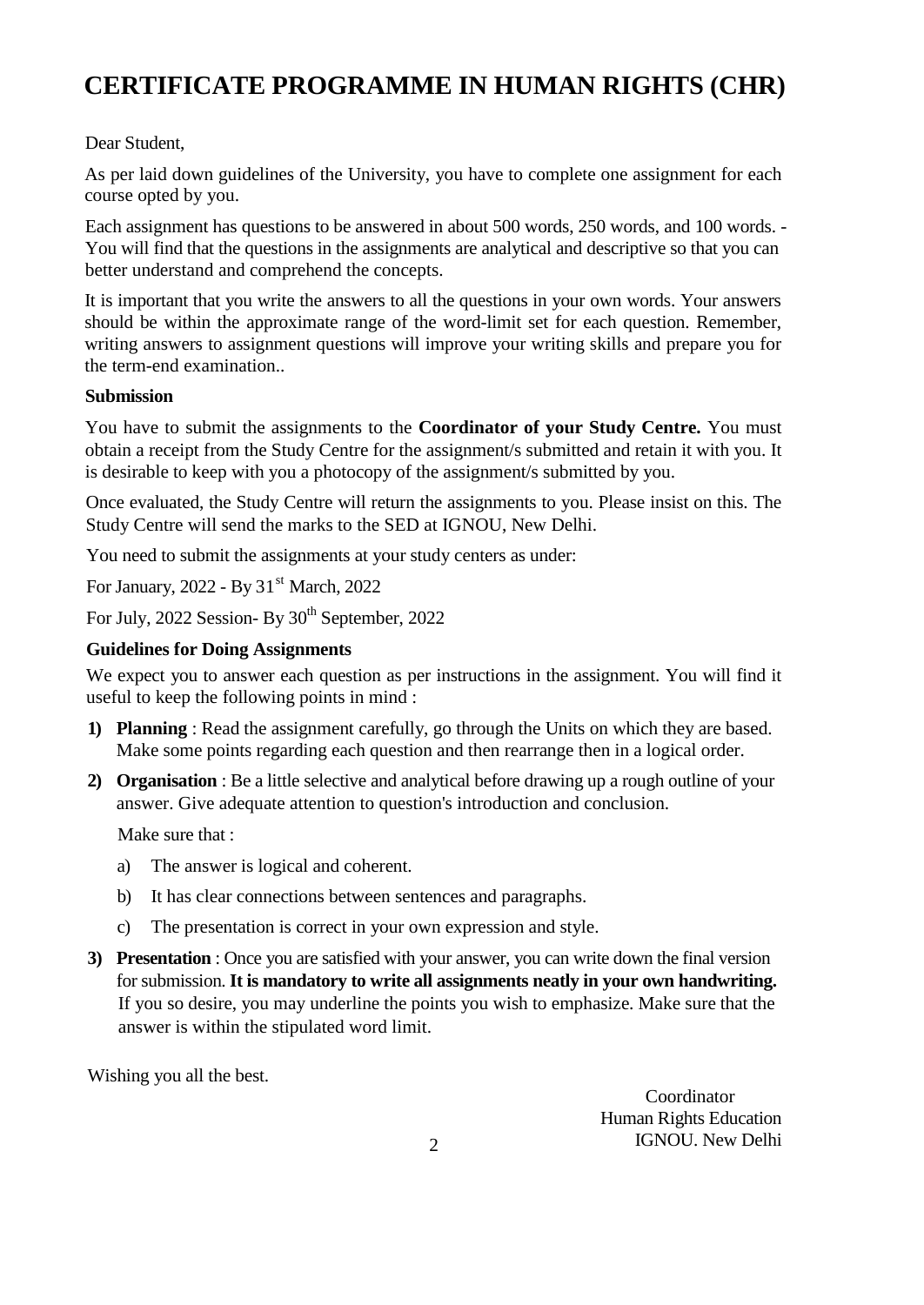## **CHR-11 Human Rights in India Tutor Marked Assignment (January 2022 July 2022)**

#### **Course Code: CHR-11 Assignment Code: CHR-11/January 2022and July 2022 Total Marks: 100**

#### **Answer any 10 questions. Each question carries 10 marks**

- 1. Critically analyse the various rights contained in the International Covenant on Economic, Social and Cultural Rights, 1966.
- 2. Critically evaluate the key principles of the Convention on the Rights of Child, 1989.
- 3. Who are called refugees? What are the Rights available to them.
- 4. Discuss the role of the treaty based machinery for the implementation of human rights. How far they have been successful in protecting human rights.
- 5. Discuss the contribution of Human Rights Committee in the field of human rights.
- 6. Write a note on Human Rights and Natural Rights
- 7. Discuss the contribution made by the Vienna Congress (1993) in the area of human rights.
- 8. Discuss the challenges posed to the human rights by Terrorism.
- 9. What do you understand by the term Self-determination? Discuss the provisions contained in the U.N. Charter regarding the right of self-determination.
- 10. Who are called Indigenous People? Discuss the challenges faced by them to their human rights.
- 11. Write a note on Committee Against Torture
- 12. Discuss the contribution of Human rights Watch in the field of Human Rights.